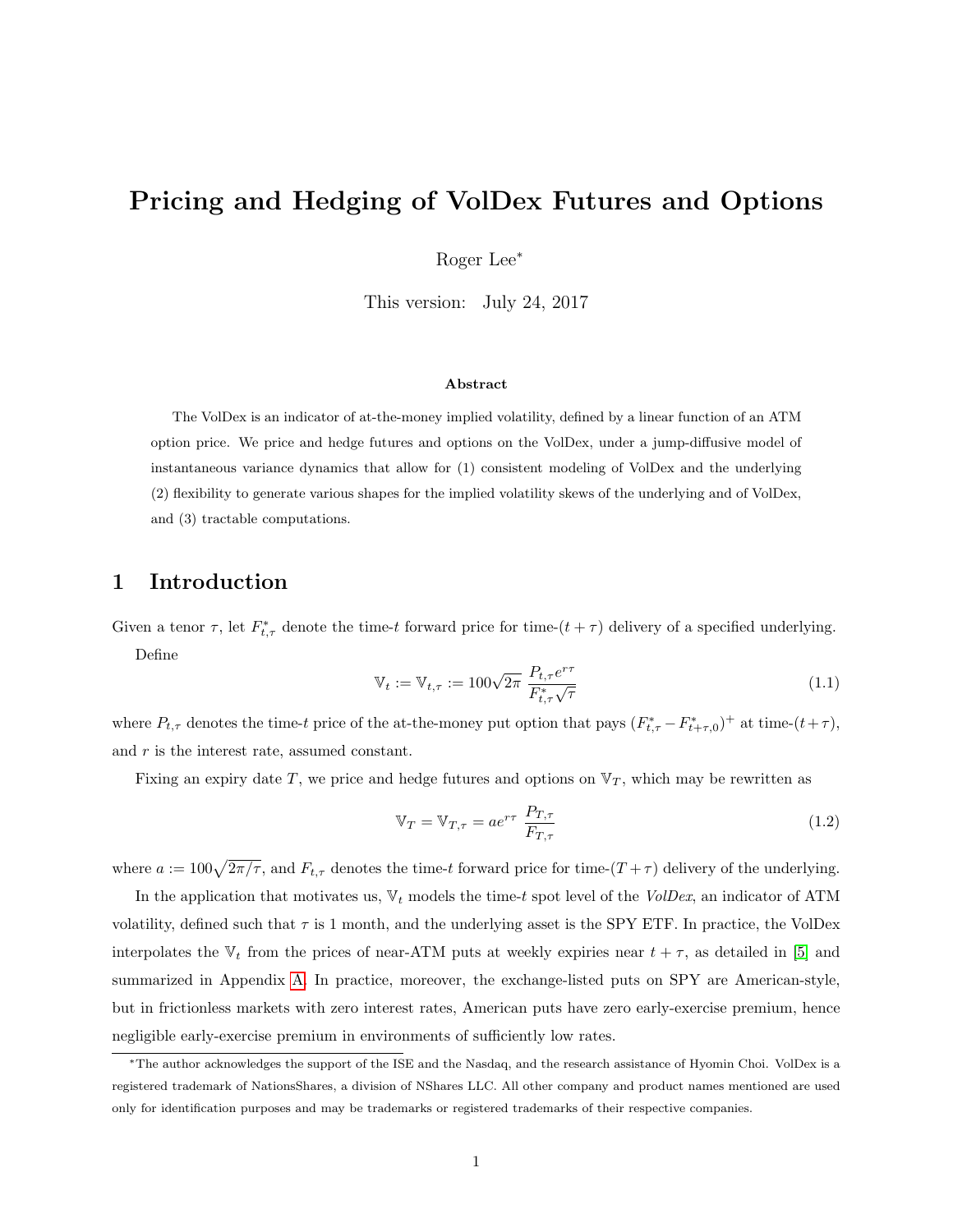Let  $\phi$  denote the time-0 futures price for time-T delivery of  $\mathbb{V}_T$ .

Let  $\psi$  or  $\psi_K$  denote the time-0 price of a T-expiry K-strike call on  $\mathbb{V}_T$ .

## 2 Model

### 2.1 Model selection

The following criteria guide our choice of a dynamic model.

First is the capability to model not only  $\mathbb{V}_t$  but also the underlying  $F_t$  in a consistent way. This is important particularly because we intend to use options on  $F$  in some of our strategies to hedge  $V$  contracts. For this purpose it is not satisfactory to postulate "directly" a model on the dynamics of  $V_t$  in the absence of consistent dynamics for  $F_t$ . So the question becomes, how to model  $F$ .

The second criterion is the flexibility to generate a variety of shapes for the implied volatility skews of F and  $V$ ; of particular interest (in equity markets) is a downward-sloping F skew together with an upwardsloping V skew. Regarding the latter point, it is empirically observed that the implied volatility skews for various types of volatilty/variance products tend to increase as a function of strike. To be precise, given  $\psi_K$ , the implied volatility of V at strike K and expiry T is defined to be the  $\sigma_{\text{imp}}$  such that

$$
\psi_K = e^{-rT} (\phi N(d_1) - KN(d_2)), \qquad d_{1,2} := d_{+,-} := \frac{\log(\phi/K)}{\sigma_{\text{imp}}\sqrt{T}} \pm \frac{\sigma_{\text{imp}}\sqrt{T}}{2}
$$
(2.1)

where N denotes the standard normal CDF. The upward-slope phenomenon – in which  $\sigma_{\text{imp}}$  increases as K increases – is difficult to capture using, for instance, the standard Heston model of stochastic volatility, which tends to generate *downward*-sloping skews for volatility/variance contracts. So our attention turns to modeling the  $F$  dynamics using a Heston model augmented with upward jumps in instantaneous variance. with sufficient flexibility to generate various slopes for implied volatility of V.

The third criterion is tractability, in the sense that futures and options on V have prices given by explicit formulas numerically computable using single or at most double integration. This criterion is satisfied if the jumps have exponential distributions.

The resulting Heston+jump model meets all three criteria. The model postulates that the underlying futures price F and its instantaneous variance V follow (under a martingale measure  $\mathbb{P}$ ) the dynamics

$$
dF_t = \sqrt{V_t} F_t dB_t
$$
  
\n
$$
dV_t = \kappa(\theta - V_t) dt + \sigma \sqrt{V_t} dW_t + dJ_t
$$
\n(2.2)

where J is a compound Poisson process, independent of B and W, with jump-arrival intensity  $\lambda$  and exponentially distributed jumps with mean  $\mu$ , and B and W are Brownian motions with  $d\langle B, W \rangle = \rho dt$ , so  $\rho$  is the correlation between the diffusive fluctuations in price and volatility.

The  $\theta > 0$  is the level toward which the instantaneous variance V reverts (in the absence of jumps), and the  $\kappa > 0$  is the rate of reversion. The  $\sigma$  controls the volatility of the (diffusive part of the) V dynamics. The instantaneous variance has long-run mean  $\theta + \lambda \mu/\kappa$ , taking account of the presence of jumps.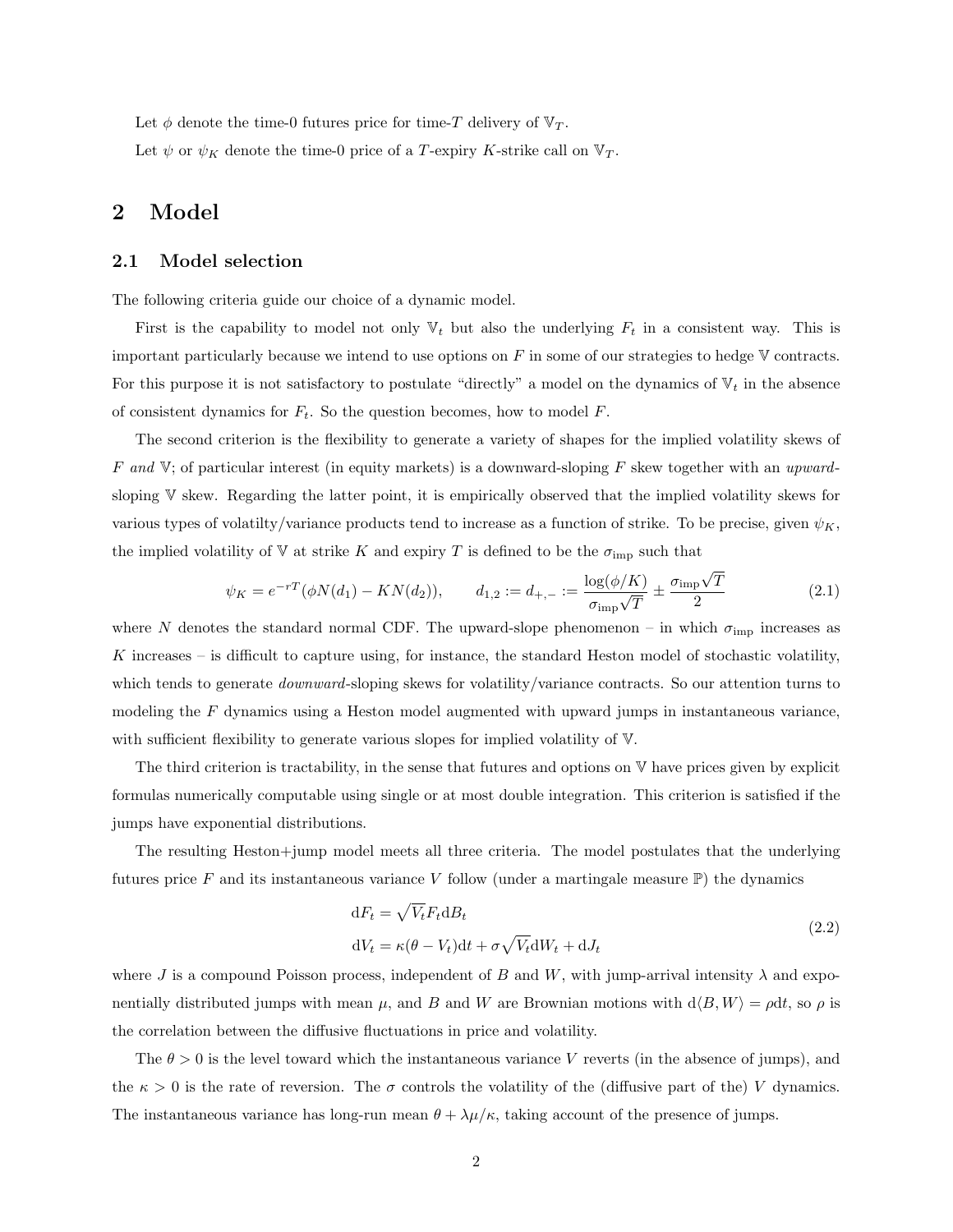This model is nested in the SVJJ specification of Duffie-Pan-Singleton ([\[2\]](#page-8-1), which priced simple options on F, but here we are ultimately interested in options on  $\mathbb{V}$ , which are *compound* options on F).

### 2.2 Characteristic functions

The distributions of the variables in the model are described by their characteristic functions.

By [\[2\]](#page-8-1), the time-T conditional characteristic function of  $\log(F_{T+\tau}/F_T)$  is  $z \mapsto f_X(z, V_T)$  where

$$
f_X(z, v) = \exp(A_X(z) + B_X(z)v)
$$
\n(2.3)

where, excluding degenerate cases,

$$
A_X(z) := \frac{\kappa \theta}{\sigma^2} \left[ (\kappa_* - \gamma)\tau - 2\log\left(1 + \frac{\kappa_* - \gamma}{2\gamma} (1 - e^{-\gamma \tau})\right) \right]
$$
  
+  $\lambda \tau \left( \frac{\gamma + \kappa_*}{\gamma + \kappa_* + \mu w} - 1 \right) - \frac{2\lambda \mu w}{\gamma^2 - (\kappa_* + \mu w)^2} \log\left(1 - \frac{(\gamma - \kappa_* - \mu w)(1 - e^{-\gamma \tau})}{2\gamma}\right)$   

$$
B_X(z) := \frac{-w(1 - e^{-\gamma \tau})}{2\gamma e^{-\gamma \tau} + (\gamma + \kappa_*)(1 - e^{-\gamma \tau})}
$$
  

$$
\kappa_* := \kappa - i\rho \eta z, \qquad \gamma := \sqrt{\kappa_*^2 + \sigma^2 w}, \qquad w := iz + z^2.
$$
 (2.4)

By Duffie-Garleanu ([\[1\]](#page-8-2) in the  $q \to 0$  limit), the (time-0) characteristic function of  $V_T$ , excluding degenerate cases, is  $u \mapsto f_V(u, V_0)$  where

$$
f_V(u, v) = \exp(A_V(u) + B_V(u)v),
$$
\n(2.5)

where

$$
A_V(u) := -\frac{2\kappa\theta}{\sigma^2} \log\left(1 + \frac{\sigma^2 iu}{2\kappa} (e^{-\kappa T} - 1)\right)
$$
  
+ 
$$
\frac{2\lambda\mu}{2\kappa\mu - \sigma^2} \log\left(1 + \frac{iu(\sigma^2 - 2\kappa\mu)(e^{-\kappa T} - 1)}{2\kappa(1 - iu\mu)}\right)
$$
  

$$
B_V(u) := \frac{2\kappa iu}{2\kappa e^{\kappa T} + \sigma^2 iu(1 - e^{\kappa T})}.
$$
 (2.6)

In our terminology, vega will mean the sensitivity (partial derivative) of the value of a contract with respect to *instantaneous variance*  $V_0$ . The symbol  $V$  will denote vega, and its subscript will designate the contract in question. The symbol  $\mathcal{V}^*$  will denote *discrete* vega, the sensitivity of the contract value with respect to bumping instantaneous variance up by  $\delta$  for some designated  $\delta > 0$ .

# 3 Pricing

### 3.1 VolDex spot

Let  $\mathbb{E}_t$  denote time-t conditional P-expectation. Then VolDex spot satisfies

$$
\mathbb{V}_t = a \mathbb{E}_t \left( 1 - \frac{F_{t+\tau}}{F_t} \right)^+ = G(V_t) \tag{3.1}
$$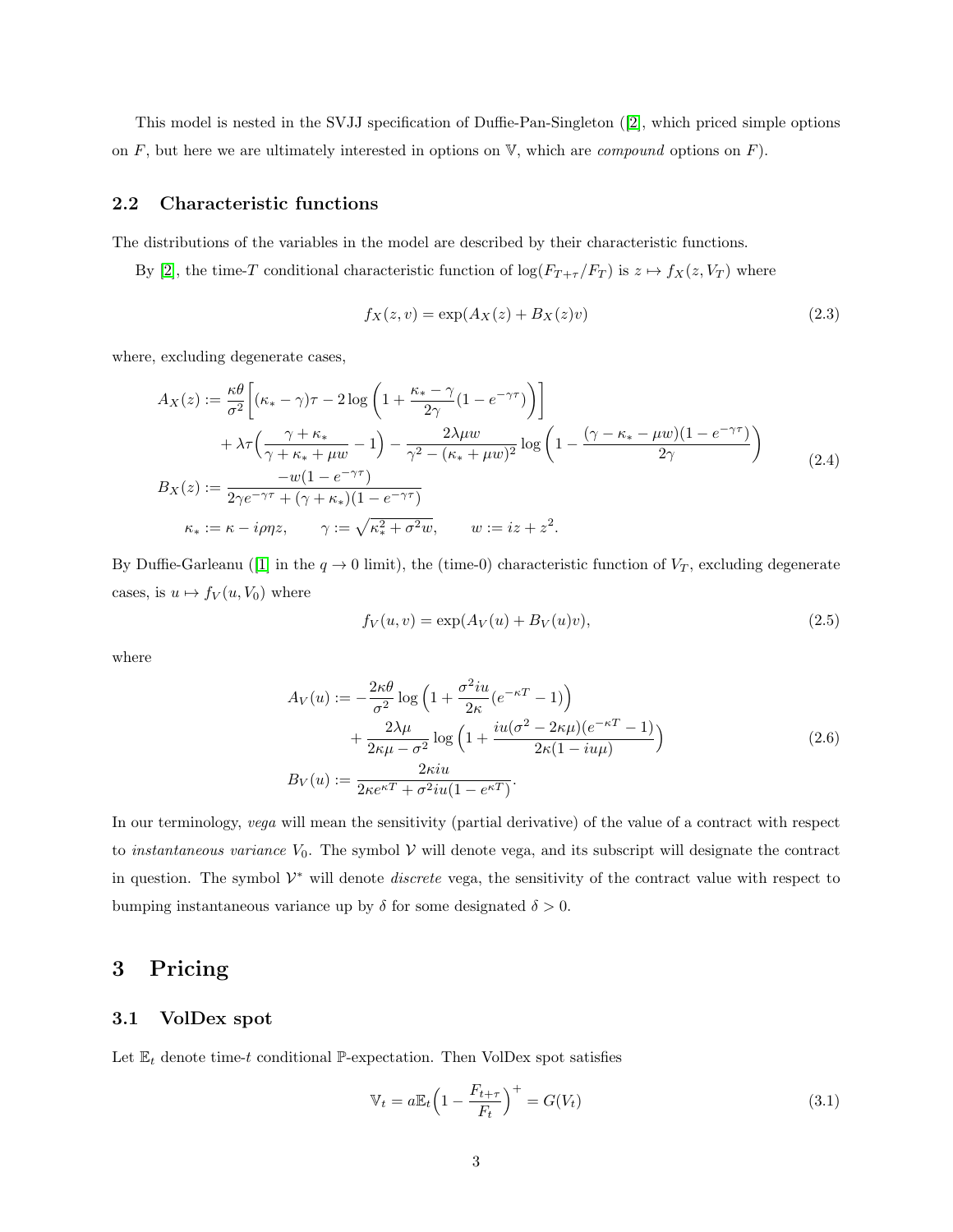<span id="page-3-1"></span>



where the ATM option-pricing function  $G$  is given by

<span id="page-3-0"></span>
$$
G(v) = a + \frac{a}{2\pi} \int_{-\infty - \alpha i}^{\infty - \alpha i} \frac{f_X(z, v)}{-z(z + i)} dz \quad \text{for } 0 < \alpha < 1.
$$
 (3.2)

For instance, one can take the midpoint  $\alpha = 1/2$ . Indeed,  $\alpha$  in a range outside  $(0, 1)$  can also be chosen, if the leading term  $(a)$  is multiplied by the appropriate adjustment; see Lewis [\[4\]](#page-8-3) and Lee [\[3\]](#page-8-4).

### 3.2 Futures

The time-0 VolDex futures price for time-T delivery follows from  $(3.2)$ :

$$
\phi = \mathbb{E}G(V_T) = a + \frac{a}{\pi} \int_{0-\alpha i}^{\infty - \alpha i} \text{Re} \frac{\mathbb{E}e^{A_X(z) + B_X(z)V_T}}{-z(z+i)} dz = a + \frac{a}{\pi} \int_{0-\alpha i}^{\infty - \alpha i} \text{Re} \frac{e^{A_X(z)} f_V(-iB_X(z), V_0)}{-z(z+i)} dz. \tag{3.3}
$$

Differentiating with respect to  $V_0$  gives the vega of the futures contract:

$$
\mathcal{V}_{\phi} = \frac{a}{\pi} \int_{0-\alpha i}^{\infty - \alpha i} \text{Re} \, \frac{e^{A_X(z)} B_V(-i B_X(z)) f_V(-i B_X(z), V_0)}{-z(z+i)} \, dz \tag{3.4}
$$

for arbitrary  $\alpha \in (0,1)$ .

Figure [1](#page-3-1) plots the VolDex futures at three expiries, against VolDex spot. The relationship between spot and futures depends on the dynamics of the model; here we take  $\kappa = 1, \theta = 0.04, \sigma = 0.2, \rho = -0.5, \lambda = 0.2,$  $\mu = 0.5$ . At the short (1 month) expiry, the futures are approximately "delta one" with respect to spot; but at the longer expiries, the effect of mean reversion flattens the sensitivity of futures to spot.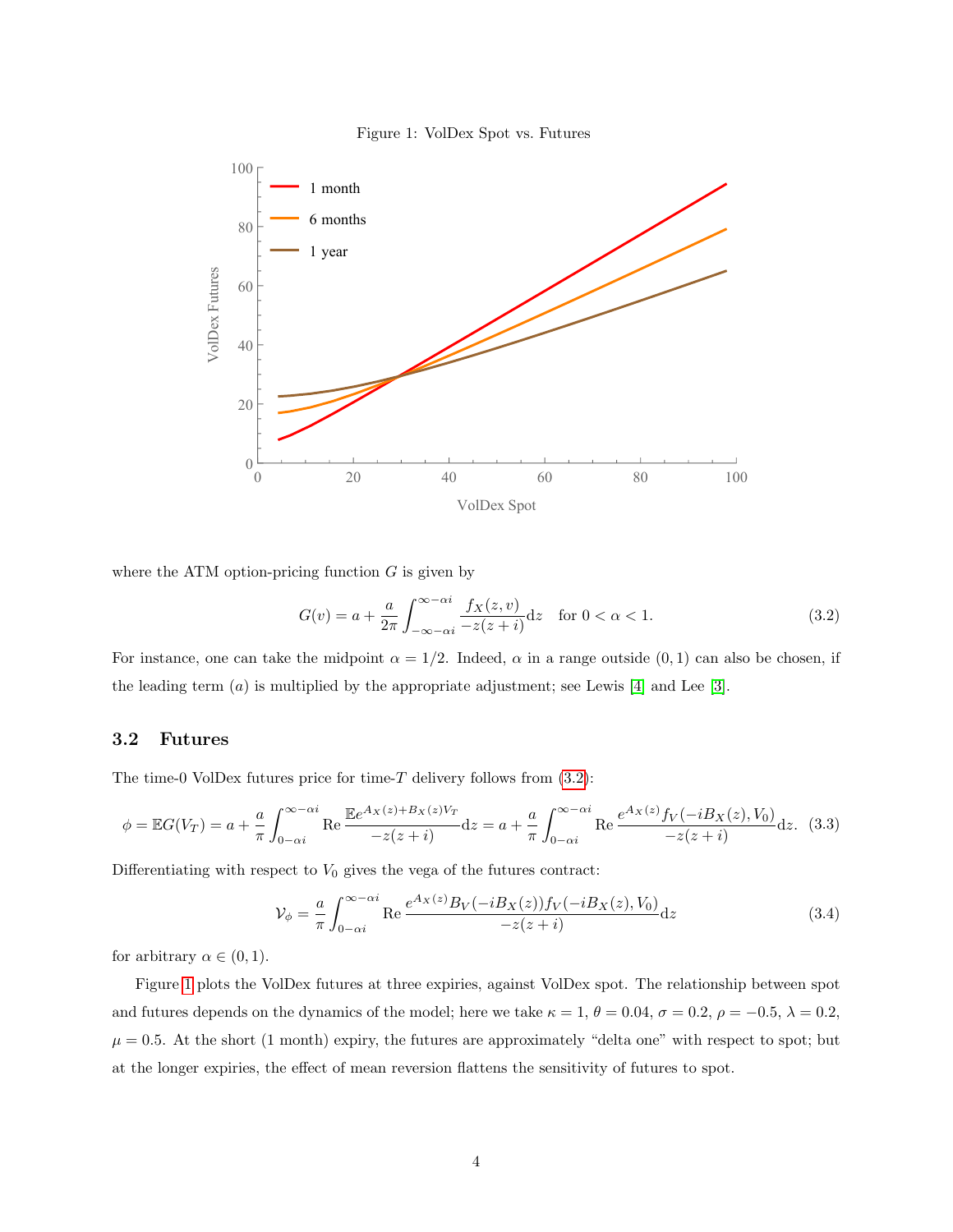<span id="page-4-1"></span>



### 3.3 Options

Consider a call on VolDex that pays  $(\mathbb{V}_T - K)^+$  at time T. In the trivial case where  $K < G(0)$ , the call is sure to finish in the money, and has time-0 price  $\psi = (\phi - K)e^{-rT}$ , and time-0 vega  $\mathcal{V}_{\psi} = \mathcal{V}_{\phi}e^{-rT}$ .

So consider only the case  $K \geq G(0)$ , and define  $v_K$  by

<span id="page-4-0"></span>
$$
G(v_K) = K.\t\t(3.5)
$$

From [\(3.2\)](#page-3-0), the complex Fourier transform of  $v \mapsto (G(v) - K)^+$  is, for Im  $u > 0$ ,

$$
g(u) = \int_{-\infty}^{\infty} \left( \frac{a}{2\pi} \int_{-\infty - \alpha i}^{\infty - \alpha i} \frac{e^{Ax(z) + B_X(z)v} e^{iuv} \mathbf{1}_{v > v_K}}{-z(z + i)} dz + (a - K) e^{iuv} \mathbf{1}_{v > v_K} \right) dv
$$
  
= 
$$
(K - a) \frac{e^{iuv_K}}{iu} + \frac{a}{2\pi} \int_{-\infty - \alpha i}^{\infty - \alpha i} \frac{e^{Ax(z)} e^{(B_X(z) + iu)v_K}}{z(z + i)(B_X(z) + iu)} dz
$$
(3.6)

where  $0 < \alpha < 1$ . The interchange in [\(3.6\)](#page-4-0) is valid because Re  $A_X(z)$  is bounded above and Re  $B_X(z) < 0$ .

For  $0 < \beta < 1/\mu$ , both  $x \mapsto f_V(x - \beta i)$  and  $x \mapsto g(-x + \beta i)$  are in  $L^2(\mathbb{R})$ , so by Plancherel, we have the call pricing formula

$$
\psi = e^{-rT} \mathbb{E}(G(V_T) - K)^+ = e^{-rT} \int p(v) (G(v) - K)^+ \mathrm{d}v = \frac{1}{\pi e^{rT}} \int_{0-\beta i}^{\infty - \beta i} \text{Re} \left[ f_V(u, V_0) g(-u) \right] \mathrm{d}u. \tag{3.7}
$$

where p is the density of  $V_T$ , which exists, assuming that  $2\kappa\theta > \sigma^2$ . For instance, one can take the midpoint,  $\beta = 1/(2\mu)$  of the interval of validity  $(0, 1/\mu)$ .

By put-call parity, the put price equals the corresponding call price, plus  $(K - \phi)e^{-rT}$ .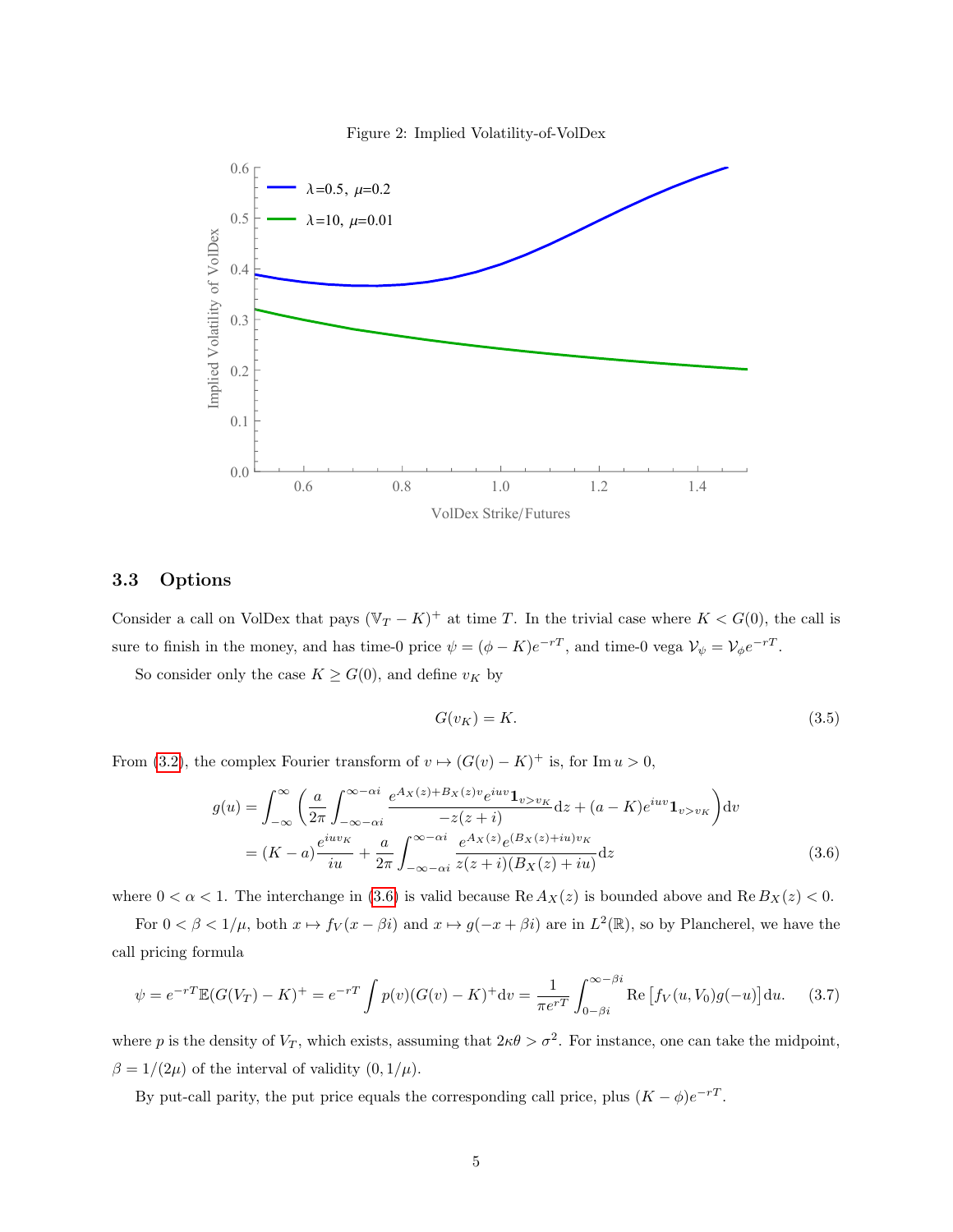Taking the  $V_0$ -derivative gives the vega of the call or put contract:

$$
\mathcal{V}_{\psi} = \frac{1}{\pi e^{rT}} \int_{0-\beta i}^{\infty-\beta i} \text{Re}\left[B_V(u)f_V(u,V_0)g(-u)\right] \mathrm{d}u. \tag{3.8}
$$

Figure [2](#page-4-1) plots the implied volatility of VolDex options, for strikes ranging from 50% to 150% of the ATM strike, and expiry 6 months. The top curve uses  $V_0 = 0.14$  and the Figure [1](#page-3-1) parameters, including  $\lambda = 0.5$ and mean jump size 20 percentage points in V. The bottom curve uses the same parameters, except  $\lambda = 10$ and a smaller mean jump size 1 percentage point. The larger mean jump size  $\mu$  induces a volatility-of-VolDex skew that slopes upward ATM, whereas the smaller  $\mu$  generates a downward slope.

# 4 Hedging

In order to hedge VolDex contracts, consider two possible hedging instruments: denote by  $\phi$  the T-expiry VolDex futures (to hedge T-expiry VolDex options), and denote by C a volatility-sensitive  $(T + \tau)$ -expiry contract on F (to hedge T-expiry VolDex futures or options).

We leave flexible, the choice of whether the contract C is a call/put on F at some strike  $K_F$ , whose vega and discrete vega are respectively

$$
\mathcal{V}_C = \frac{a}{\pi e^{r(T+\tau)}} \int_{0-\alpha i}^{\infty - \alpha i} \text{Re} \frac{B_X(V_0) f_X(z, V_0) e^{(1-iz) \log(K_F/F_0)}}{-z(z+i)} dz
$$
  

$$
\mathcal{V}_C^* = \frac{a}{\pi \delta e^{r(T+\tau)}} \int_{0-\alpha i}^{\infty - \alpha i} \text{Re} \frac{(f_X(z, V_0 + \delta) - f_X(z, V_0)) e^{(1-iz) \log(K_F/F_0)}}{-z(z+i)} dz,
$$
(4.1)

or whether C is instead a combination/mixture of calls/puts on  $F$ , for instance a *log contract*, which pays  $-2 \log(F_{T+\tau}/F_0)$ , and whose vega and discrete vega are

$$
\mathcal{V}_C = \mathcal{V}_C^* = \frac{1 - e^{-\kappa(T+\tau)}}{\kappa e^{r(T+\tau)}}.
$$
\n(4.2)

### 4.1 Hedging VolDex futures

To vega-neutralize a short position in a VolDex futures contract, go long

$$
\frac{\mathcal{V}_{\phi}}{\mathcal{V}_{C}}\tag{4.3}
$$

contracts on the underlying.

#### 4.2 Hedging a VolDex option

#### 4.2.1 Using VolDex futures

To vega-neutralize a short position in a VolDex call, go long

<span id="page-5-0"></span>
$$
\frac{\mathcal{V}_{\psi}}{\mathcal{V}_{\phi}}\tag{4.4}
$$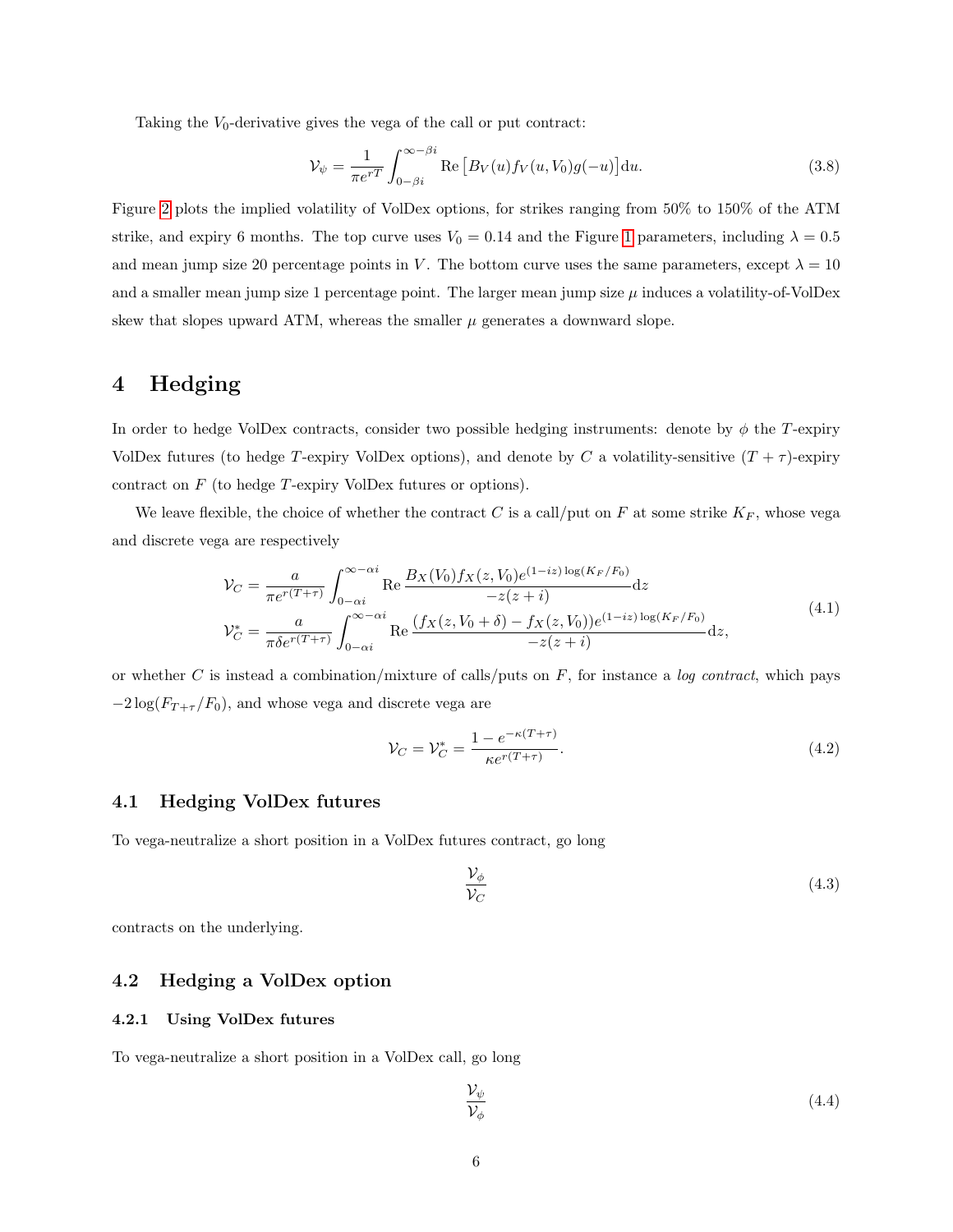<span id="page-6-0"></span>

VolDex futures contracts. Figure [3](#page-6-0) plots [\(4.4\)](#page-5-0) for strikes ranging from 50% to 150% of the ATM strike, using the Figure [1](#page-3-1) parameters and  $V_0 = 0.14$ . The behavior of this hedge ratio resembles the familiar delta of a call option, decreasing from 1 to 0 as the strikes increase. Near expiration, the decrease occurs sharply near ATM, but far from expiration, the decrease takes place gradually over a wide range of strikes.

#### 4.2.2 Using contracts on the underlying

Instead of using VolDex futures, we can use contracts on the underlying as the hedging instrument.

In this case, to vega-neutralize a short position in a VolDex call, go long

$$
\frac{\mathcal{V}_{\psi}}{\mathcal{V}_C} \tag{4.5}
$$

contracts on the underlying (SPY, in our primary application).

#### 4.2.3 Using VolDex futures and contracts on the underlying

In the no-jump case  $(\lambda \mu = 0)$ , vega neutralization (combined with delta neutralization) in continuous time produces a perfect hedge. In the presence of jumps in V , however, vega/delta neutralization does not imply perfect hedging of jump risk. In that case, using two volatility-sensitive hedging instruments can, in addition to neutralizing vega, also neutralize the impact of jumps of a designated size  $\delta$ . Define the discrete vegas

$$
\mathcal{V}_{C}^{*} := \frac{C(V_{0} + \delta) - C(V_{0})}{\delta}, \qquad \mathcal{V}_{\phi}^{*} := \frac{\phi(V_{0} + \delta) - \phi(V_{0})}{\delta}, \qquad \mathcal{V}_{\psi}^{*} := \frac{\psi(V_{0} + \delta) - \psi(V_{0})}{\delta}, \tag{4.6}
$$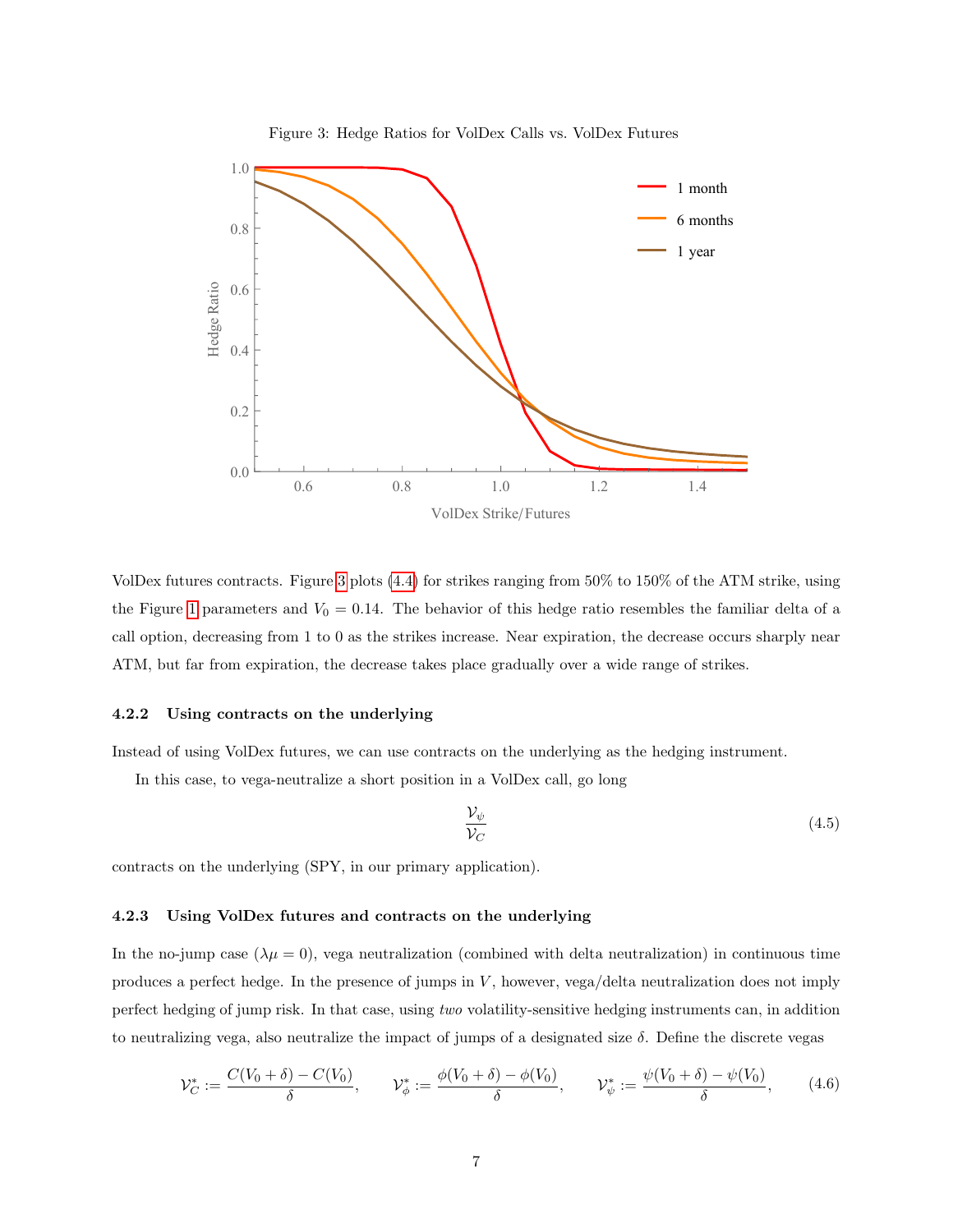where  $C, \phi, \psi$  are regarded as functions of instantaneous variance. Solving for the quantities  $(q_{\phi}, q_{C})$  in

$$
q_{\phi} \mathcal{V}_{\phi} + q_{C} \mathcal{V}_{C} = \mathcal{V}_{\psi}
$$
  
\n
$$
q_{\phi} \mathcal{V}_{\phi}^{*} + q_{C} \mathcal{V}_{C}^{*} = \mathcal{V}_{\psi}^{*}
$$
\n(4.7)

<span id="page-7-1"></span>yields the hedging portfolio consisting of positions

$$
q_{\phi} = \frac{\mathcal{V}_{\psi}\mathcal{V}_{C}^{*} - \mathcal{V}_{\psi}^{*}\mathcal{V}_{C}}{D}
$$
 VolDev futures  

$$
q_{C} = \frac{\mathcal{V}_{\psi}^{*}\mathcal{V}_{\phi} - \mathcal{V}_{\psi}\mathcal{V}_{\phi}^{*}}{D}
$$
 contracts on the underlying

provided that

$$
D := \mathcal{V}_{\phi} \mathcal{V}_C^* - \mathcal{V}_C \mathcal{V}_{\phi}^* \neq 0. \tag{4.9}
$$

The strategy  $(4.8)$  theoretically hedges vega and  $\delta$ -jumps, but practical considerations (transaction costs, model risk) may motivate restricting the position sizes of the hedging instruments. In particular, suppose one constrains the positions in both hedging instruments to be nonnegative, while maintaining the vega hedge. In that case,

$$
0 \vee q_{\phi} \wedge \frac{\mathcal{V}_{\psi}}{\mathcal{V}_{\phi}}
$$
 VolDex futures  
 
$$
0 \vee q_{C} \wedge \frac{\mathcal{V}_{\psi}}{\mathcal{V}_{C}}
$$
 contracts on the underlying

would be the hedging portfolio nearest to [\(4.8\)](#page-7-1).

## 5 Conclusions

In a computationally tractable model consistently encompassing the underlying and VolDex dynamics, we have solved analytically for prices and hedges of VolDex futures and options. Numerical experiments show: an implied volatility-of-VolDex skew that has the flexibility to slope upward or downward depending on the parameters; a VolDex futures/spot relationship that exhibits a range of sensitivities, nearly delta-one for small expiries and flatter for long expiries; and a VolDex calls/futures hedge ratio that behaves, as a function of strike, analogously to a standard delta profile, by decreasing from 1 to 0, gradually for longer expiries and sharply for shorter expiries.

## <span id="page-7-0"></span>A Appendix: VolDex construction from weekly options

In practice, the VolDex as specified in [\[5\]](#page-8-0) interpolates  $V_{T,\tau}$  as the square root of

$$
\frac{p\tau_\mathrm{frt}\mathbb{V}^2_{T,\tau_\mathrm{frt}}+(1-p)\tau_\mathrm{sct}\mathbb{V}^2_{T,\tau_\mathrm{sct}}}{\tau}
$$

where  $\{\tau_{\text{frt}}\}, \tau_{\text{sct}}\}$  denote, respectively, the lengths of time remaining from T until the weekly Friday SPY option expiries immediately prior (or equal) to, and subsequent to, date  $T + \tau$ ; and  $p := (\tau_{\text{sct}} - \tau) / (\tau_{\text{sct}} - \tau_{\text{frt}})$ ,